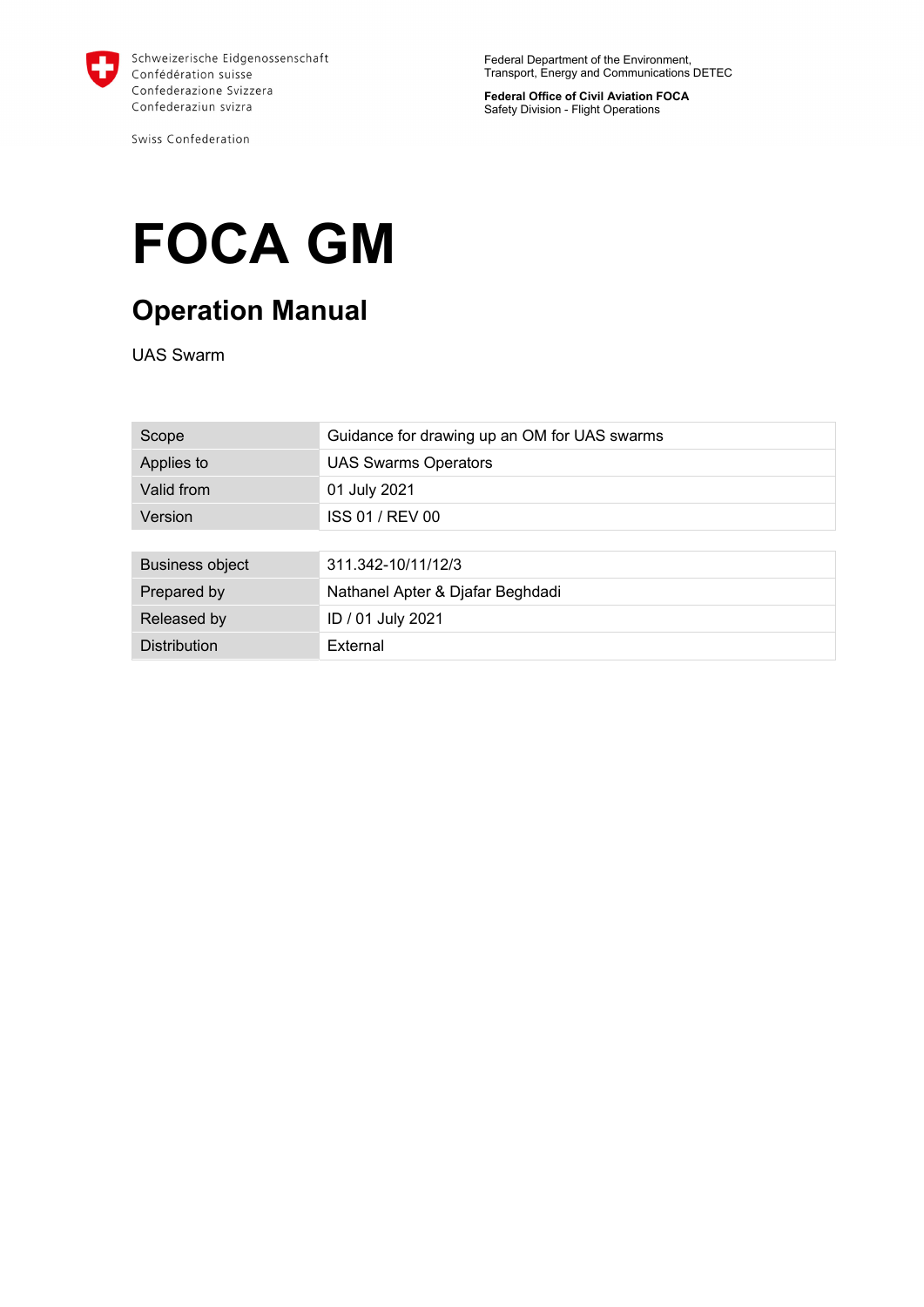# Log of Revision (LoR)

| <b>Date</b> | <b>Issue</b> | <b>Revision</b> | <b>Highlight of Revision</b> |
|-------------|--------------|-----------------|------------------------------|
| 22.03.2021  |              | υ               | First Issue                  |
|             |              |                 |                              |
|             |              |                 |                              |

# Table of Contents (ToC)

| $\mathbf{0}$            |     |                        |   |
|-------------------------|-----|------------------------|---|
|                         | 0.1 |                        |   |
|                         | 0.2 |                        |   |
|                         | 0.3 |                        |   |
|                         | 0.4 |                        |   |
|                         | 0.5 |                        |   |
| 1                       |     |                        |   |
|                         | 1.1 |                        |   |
|                         | 1.2 |                        |   |
|                         | 1.3 |                        |   |
|                         | 1.4 |                        |   |
|                         | 1.5 |                        |   |
| $\overline{2}$          |     |                        |   |
|                         | 2.1 |                        |   |
|                         | 2.2 |                        |   |
|                         |     |                        |   |
|                         |     |                        |   |
|                         |     |                        |   |
| $\overline{\mathbf{3}}$ |     |                        |   |
|                         | 3.1 |                        |   |
|                         | 3.2 |                        |   |
|                         | 3.3 |                        |   |
| $\mathbf 4$             |     | <b>UAS description</b> | 5 |
|                         | 4.1 |                        |   |
|                         | 4.2 |                        |   |
|                         | 4.3 |                        |   |
|                         | 4.4 |                        |   |
| 5                       |     |                        |   |
|                         | 5.1 |                        |   |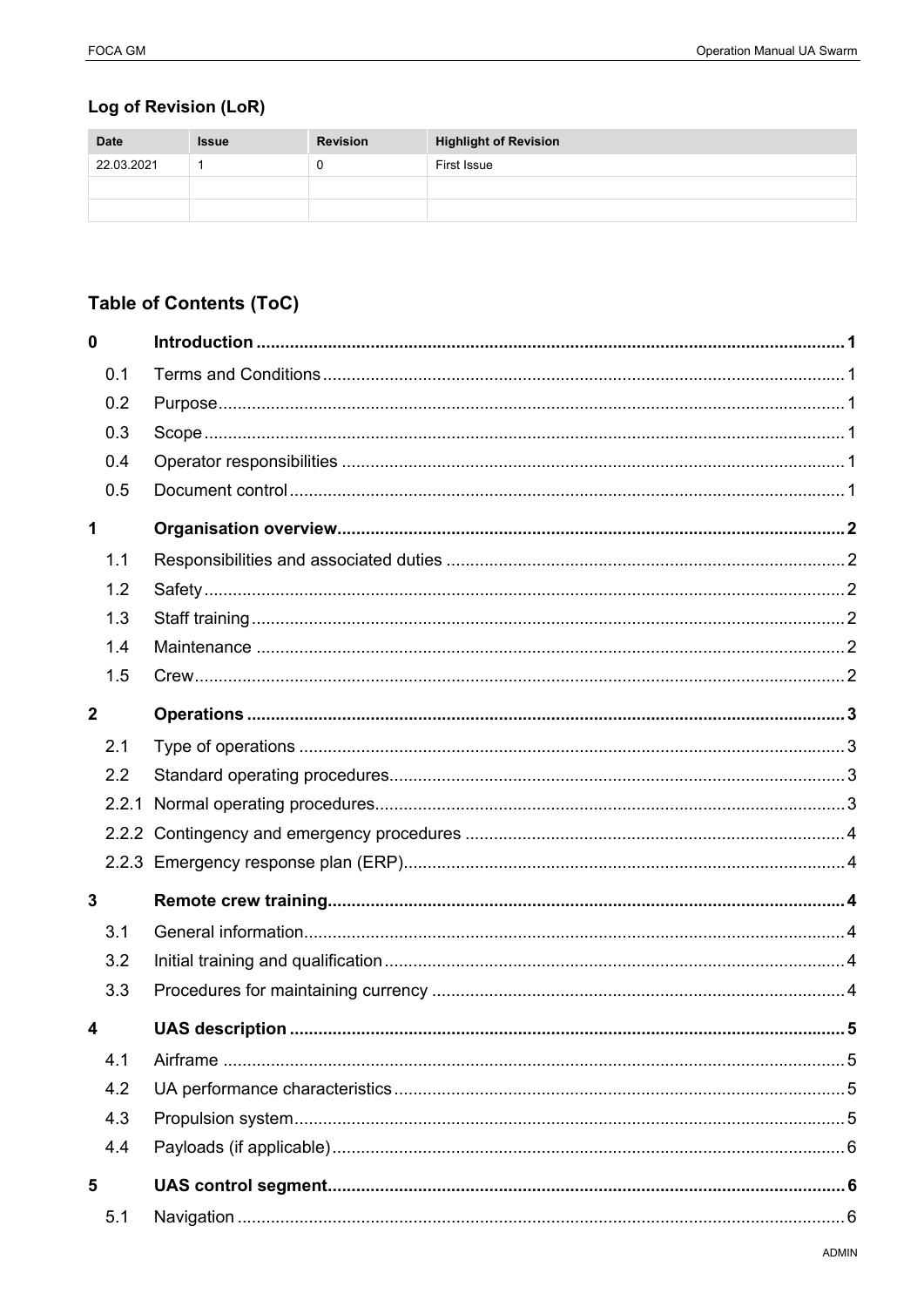| 6   |  |
|-----|--|
| 5.9 |  |
| 5.8 |  |
| 5.7 |  |
| 5.6 |  |
| 5.5 |  |
| 5.4 |  |
| 5.3 |  |
| 5.2 |  |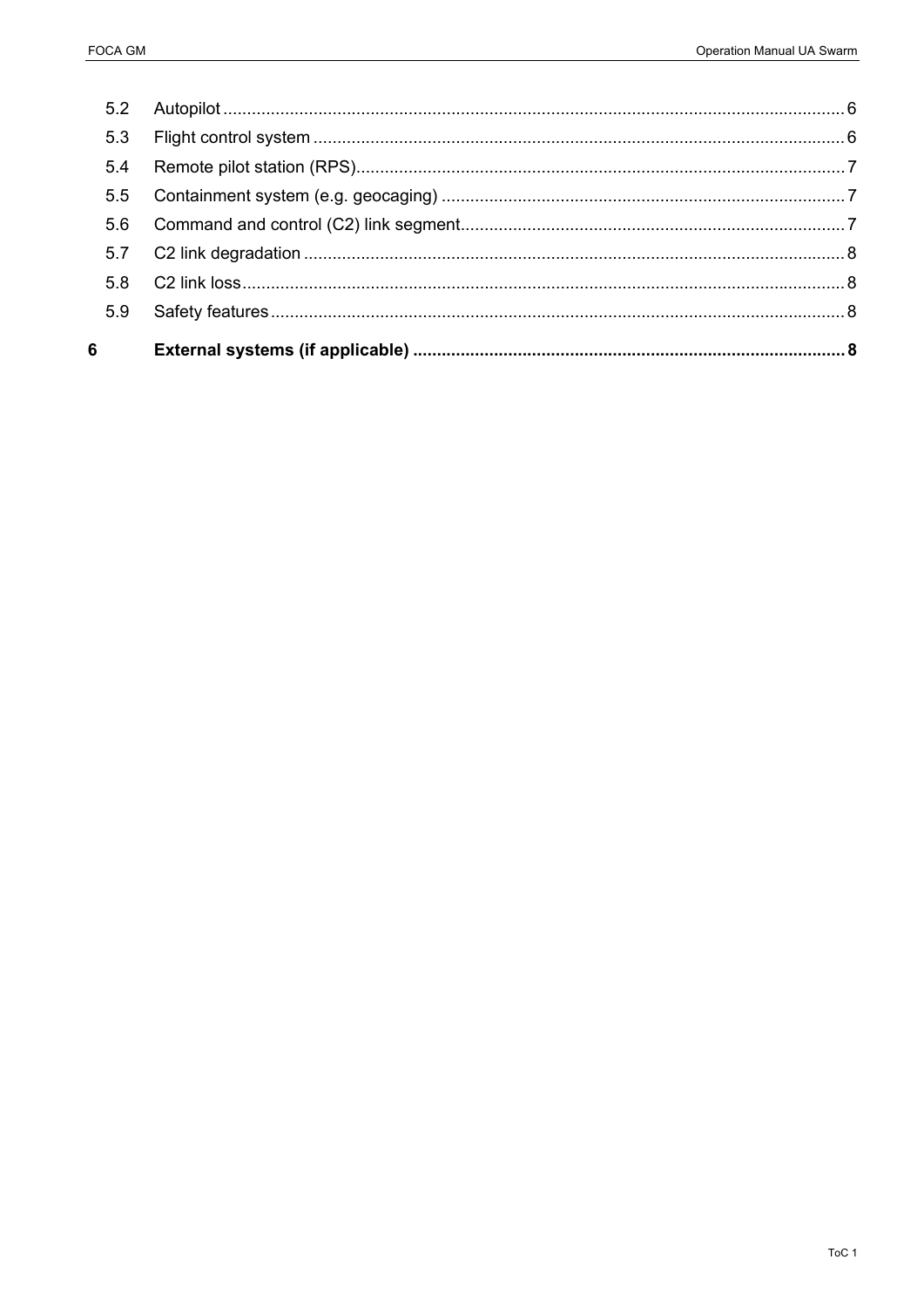# **0 Introduction**

All Guidance Material (GM) is intended to assist the operator in administrative matters. The administrative requirements and processes contained therein will facilitate liaison with the Federal Office of Civil Aviation (FOCA). The GM is a tool for the operator which eases the process of obtaining required and defined authorisations issued by the FOCA. Use of the GM will help to establish compliance with FOCA requirements and will lead the operator through the administrative authorisation process.

# **0.1 Terms and Conditions**

Most frequent abbreviations used by EASA are listed here: easa.europa.eu/abbreviations.

# **0.2 Purpose**

The purpose of this GM is to provide guidelines for drawing up an Operation Manual for UAS swarm operations with regard to the UAS swarm PDRA. This GM is valid for operations of the specific category.

# **0.3 Scope**

UAS swarm operations shall take place within the limitations defined in the form "Authorisation request for the operation of UAS swarms".

# **0.4 Operator responsibilities**

The applicant bears overall responsibility for the operation. Specifically, the applicant must ensure compliance with all requirements of the standard application procedure as well as any other requirements associated with the authorisation. The applicant may name an employee and instruct said employee to carry out the operation. Overall responsibility remains with the applicant.

# **0.5 Document control**

Applicants should include an amendment record at the beginning of the document to record any changes and checks. This is critical to ensure appropriate document control.

| Amendment/Revision/Issue<br><b>Number</b> | Date            | Amended by                                                            | Signed                                                                                |
|-------------------------------------------|-----------------|-----------------------------------------------------------------------|---------------------------------------------------------------------------------------|
| A, B, C or 1, 2, 3 etc                    | <b>DDMMYYYY</b> | Name of person carrying out the<br>amendment/revision/issue<br>number | Signature of the<br>person carrying out<br>the amendment/<br>revision/issue<br>number |

Any changes to the OM may require further assessment and approval by the competent authority before further operations can be conducted.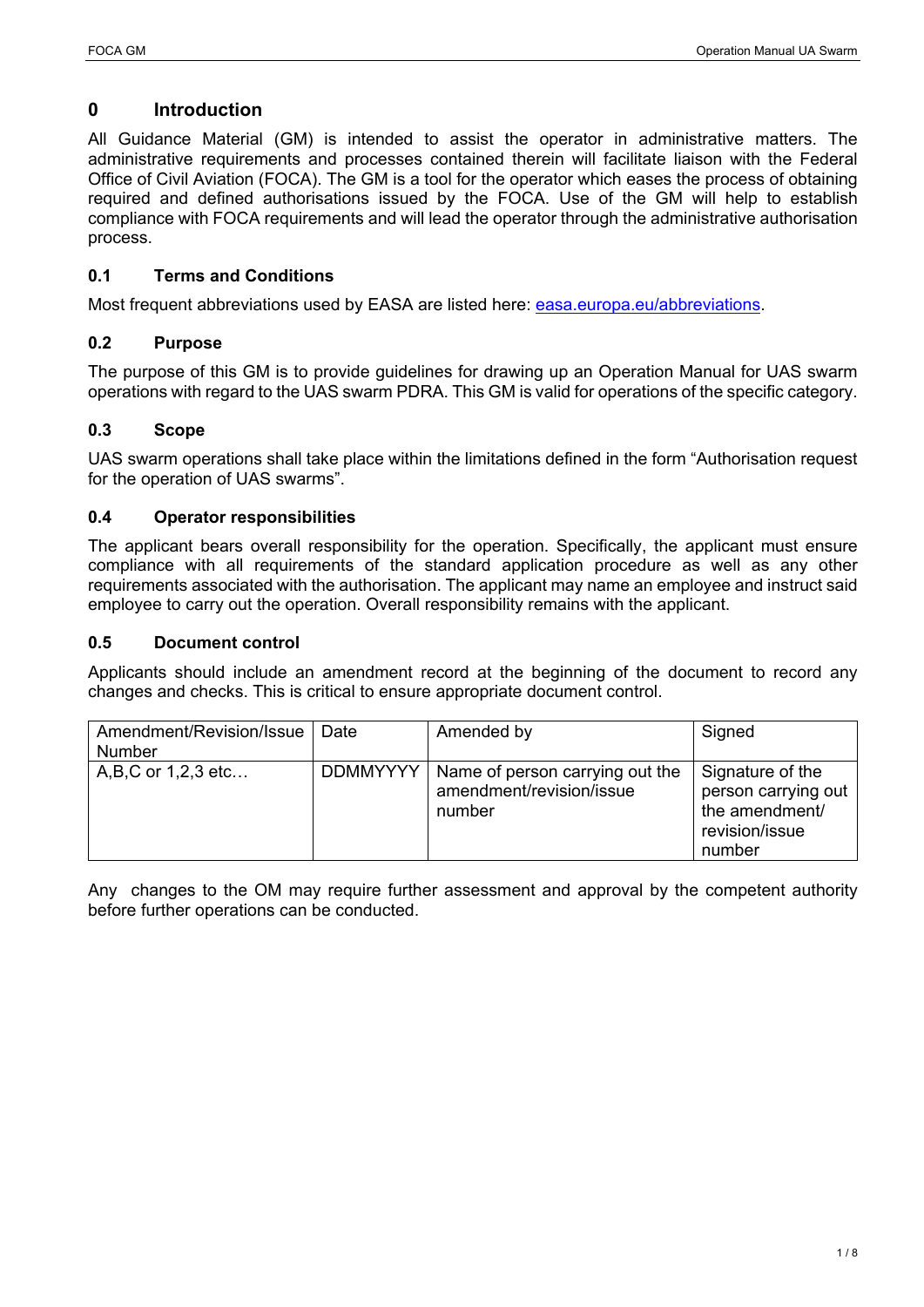#### **1 Organisation overview**

#### **1.1 Responsibilities and associated duties**

Describe the responsibilities and duties of the UAS operator and personnel, describe all positions and people involved.

#### **1.2 Safety**

Describe the role of safety in the organisation and the Safety Management System (SMS) that is in place.

#### **1.3 Staff training**

Describe the programmes in place to train all staff involved in operations.

#### **1.4 Maintenance**

Describe the maintenance instructions and procedures. A maintenance log system should be available and a list of maintenance staff authorised to carry out maintenance drawn up and kept up to date. A record of all relevant qualifications and training completed by the staff should be established and kept up to date. A record of the Control Software Versions should be available.

#### **1.5 Crew**

This section should describe:

- a) staff responsibilities and duties, including all the positions and people involved, for functions such as:
	- 1) the remote pilot (including the composition of the flight team according to the nature of the operation, its complexity, the type of UAS, etc.); and
	- 2) support staff (e.g. visual observers (VOs), launch crew, recovery crew);
- b) the procedure for multi-crew coordination if more than one person is directly involved in the flight operations;
- c) the operation of different types of UAS, including details of any limitations to the types of UAS that a remote pilot may operate, if appropriate; and
- d) details of the operator's policy on crew health requirements, including any procedures, guidance or references to ensure that the flight team is appropriately fit, capable and able to conduct the planned operations.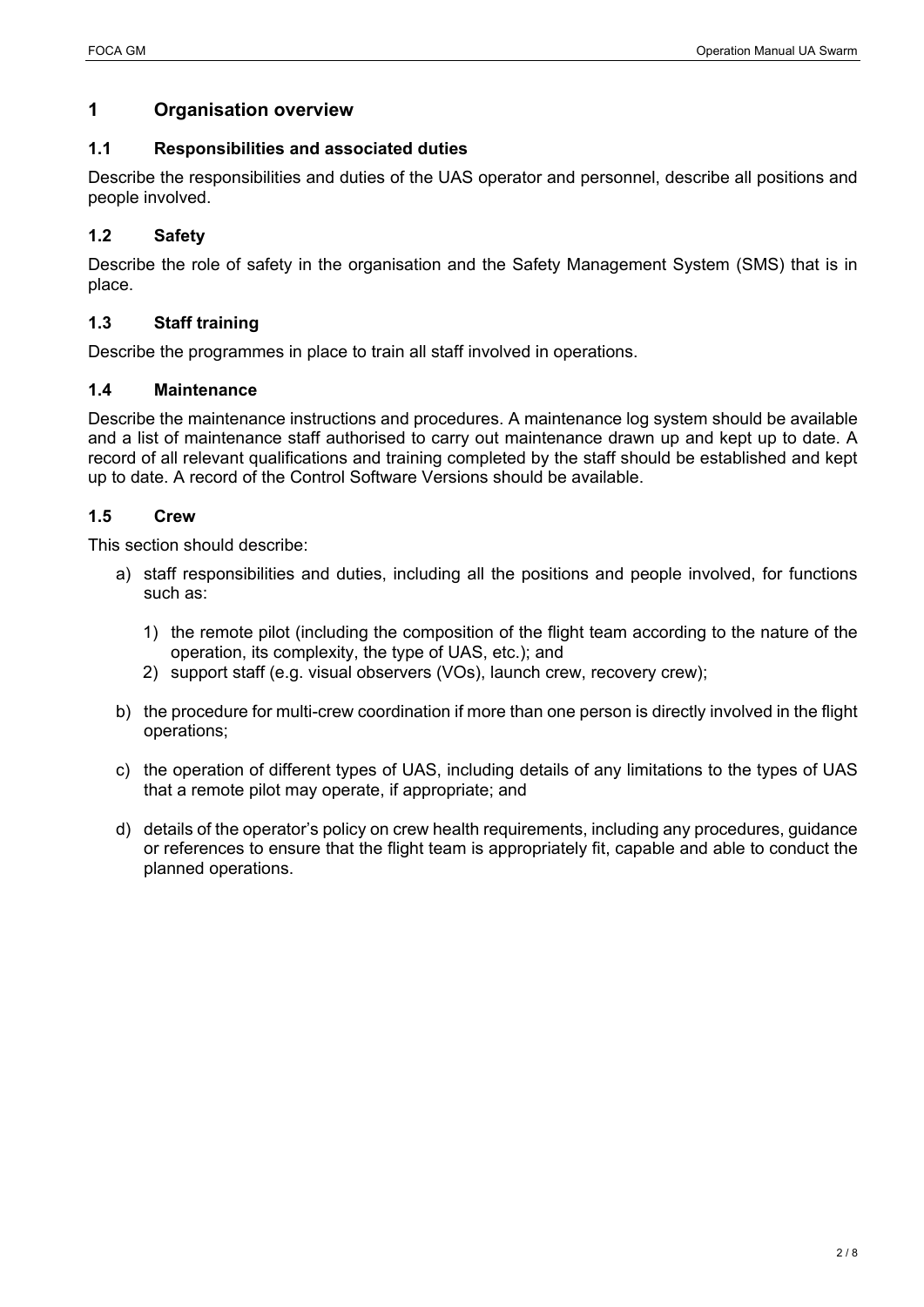# **2 Operations**

#### **2.1 Type of operations**

Detailed description of the ConOps: the applicant should describe what type of operations the UAS operator intends to carry out. The description should contain all the information needed to obtain a detailed understanding of how, where and under which limitations or conditions the operations will be performed. The operational volume, including the ground and air risk buffers, needs to be clearly defined. Relevant charts/diagrams and any other information helpful to visualise and understand the intended operation(s) should be included in this section.

The applicant should describe the level of involvement (LOI) of the crew and any automated or autonomous systems during each phase of the flight.

#### **2.2 Standard operating procedures**

Describe the standard operating procedures (SOP) applicable to all operations for which an approval is requested. UASs and the Ground Control Station are to be inspected according to the manufacturer instructions.

Procedure to assess the area of operation: The operational volume and the buffers should be assessed by means of a pre-mission checklist. The pre-mission checklist should include as a minimum:

- a) an assessment of the people in the operational volume and the ground risk buffer. Only people directly involved in the operation of the UAS are allowed to be present. These people should be fully aware of the risks involved in the UAS operation and have accepted these risks. They should furthermore be informed of and be able to follow relevant effective emergency procedures and contingency plans.
- b) an assessment of the class of airspace and other aircraft operations. Coordination with local airports/heliports (5km radius) if necessary. Includes assessment of the chart: https://map.geo.admin.ch/?topic=aviation&bgLayer=ch.swisstopo.pixelkartegrau&layers=ch.bazl.einschraenkungendrohnen&X=189554.62&Y=664804.11&zoom=1&catalogNodes=1379&layers\_opacity= 0.6&lang=de
- c) an assessment of the surrounding area and airspace, including, for example, the proximity of restricted zones and potential activities by other airspace users;

Includes an assessment of the Daily Airspace Bulletin: https://www.skybriefing.com/

- d) an assessment of nearby obstacles (high voltage lines, buildings and so on): The operational volume and the ground risk buffer should not contain areas with obstacles unless under the control of the applicant. The flight should be planned accordingly.
- e) an assessment of roads and railways: The operational volume and the ground risk buffer should not contain areas with roads and railways unless closed or under the control of the applicant.
- f) where UAS visual obervers (VOs) are used, an assessment of the compliance between visibility and planned range, the potential terrain obstruction, and the potential gaps between the zones covered by each of the UAS VOs.

#### **2.2.1 Normal operating procedures**

The Normal Operation Strategy should contain all the safety measures, such as technical or procedural measures, crew training etc., that are put in place to ensure that the UAS can conduct the operation within the approved limitations, and that the operation remains under control.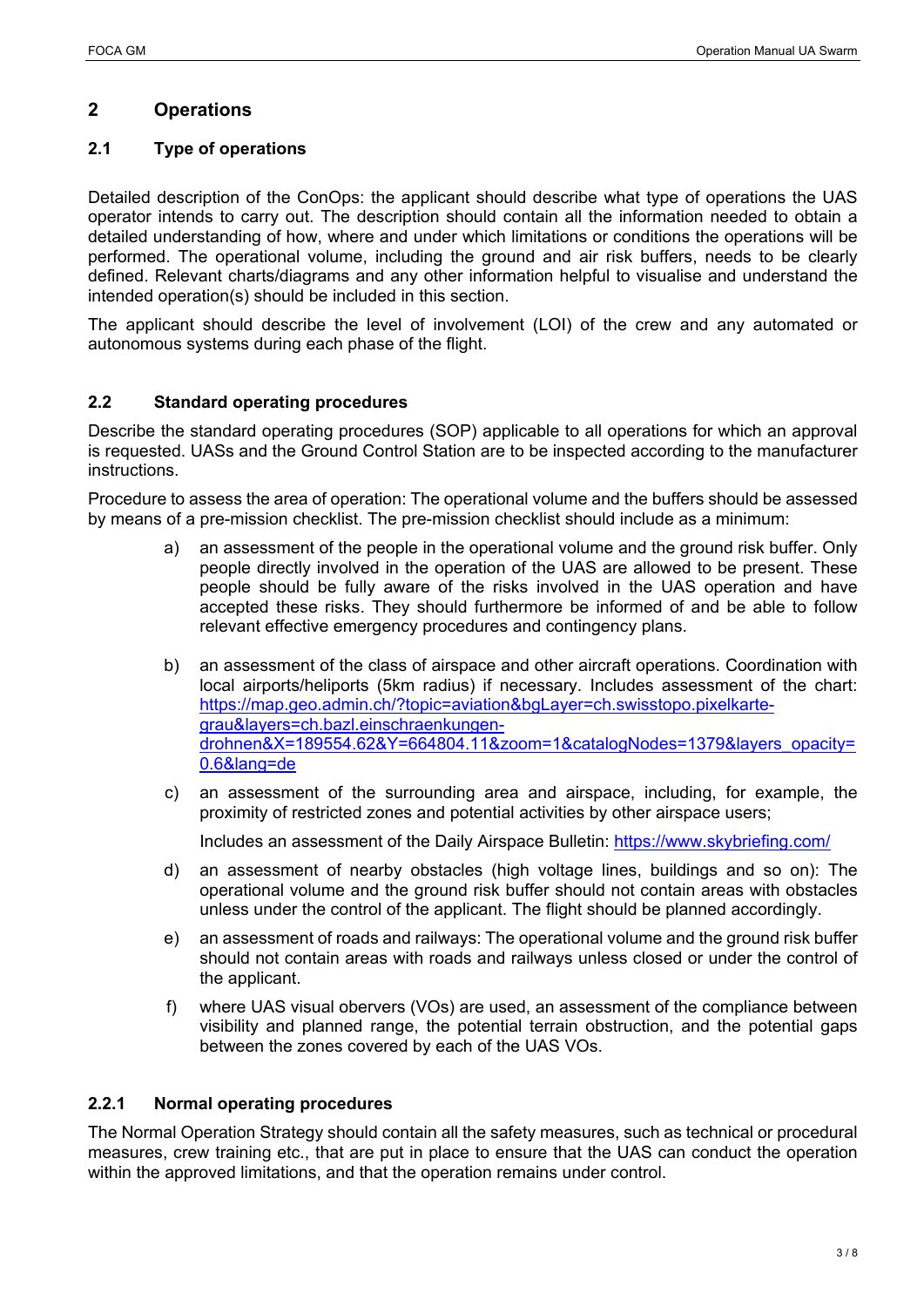The purpose of this section is to get a clear understanding of how the operation takes place within the approved technical, environmental and procedural limitations. Procedures to evaluate environmental conditions before and during the mission should be provided.

#### **2.2.2 Contingency and emergency procedures**

This section describes the contingency procedures in place for any malfunction or abnormal operation, as well as an emergency.

- a) Contingency procedures: Procedures when a UAS breaches the flight geography and/or the lost link strategy in case of loss of command and control.
- b) Emergency procedures: This procedure comes into force when a UAS exits the contingency volume.
- c) Procedures to cope with uninvolved people entering the controlled ground area, if applicable.
- d) De-confliction scheme (i.e. the criteria applied when deciding how to avoid incoming traffic). In cases where UAS VOs are responsible for detection, the phraseology to be used.

#### **2.2.3 Emergency response plan (ERP)**

The applicant should:

- a) define a response plan for use in the event of a loss of control of the operation;
- b) describe the procedures to limit the escalating effects of a crash; and
- c) describe the procedures to be followed in the event of a loss of containment.

#### **3 Remote crew training**

#### **3.1 General information**

This section describes the processes and procedures that the UAS operator follows to develop and maintain the necessary competence for the remote crew (i.e. any person involved in the UAS operation).

The training contains as minimum following elements:

- i) UAS regulation
- ii) UAS airspace operating principles
- iii) Airmanship and aviation safety
- iv) Human performance limitations
- v) Meteorology (Assessment of meteorological conditions)
- vi) Navigation/charts
- vii) Drone swarm knowledge
- viii) Standard operating procedures and Pprocedures for normal and abnormal operations

#### **3.2 Initial training and qualification**

This section describes the processes and procedures that the UAS operator follows to ensure that the remote crew are suitably trained, and how individual skills are assessed. A record of all relevant qualifications and training completed by the staff is to be established and kept up to date.

#### **3.3 Procedures for maintaining currency**

This section describes the processes and procedures that the UAS operator follows to ensure that the remote crew maintain the required currency to carry out the various types of duties.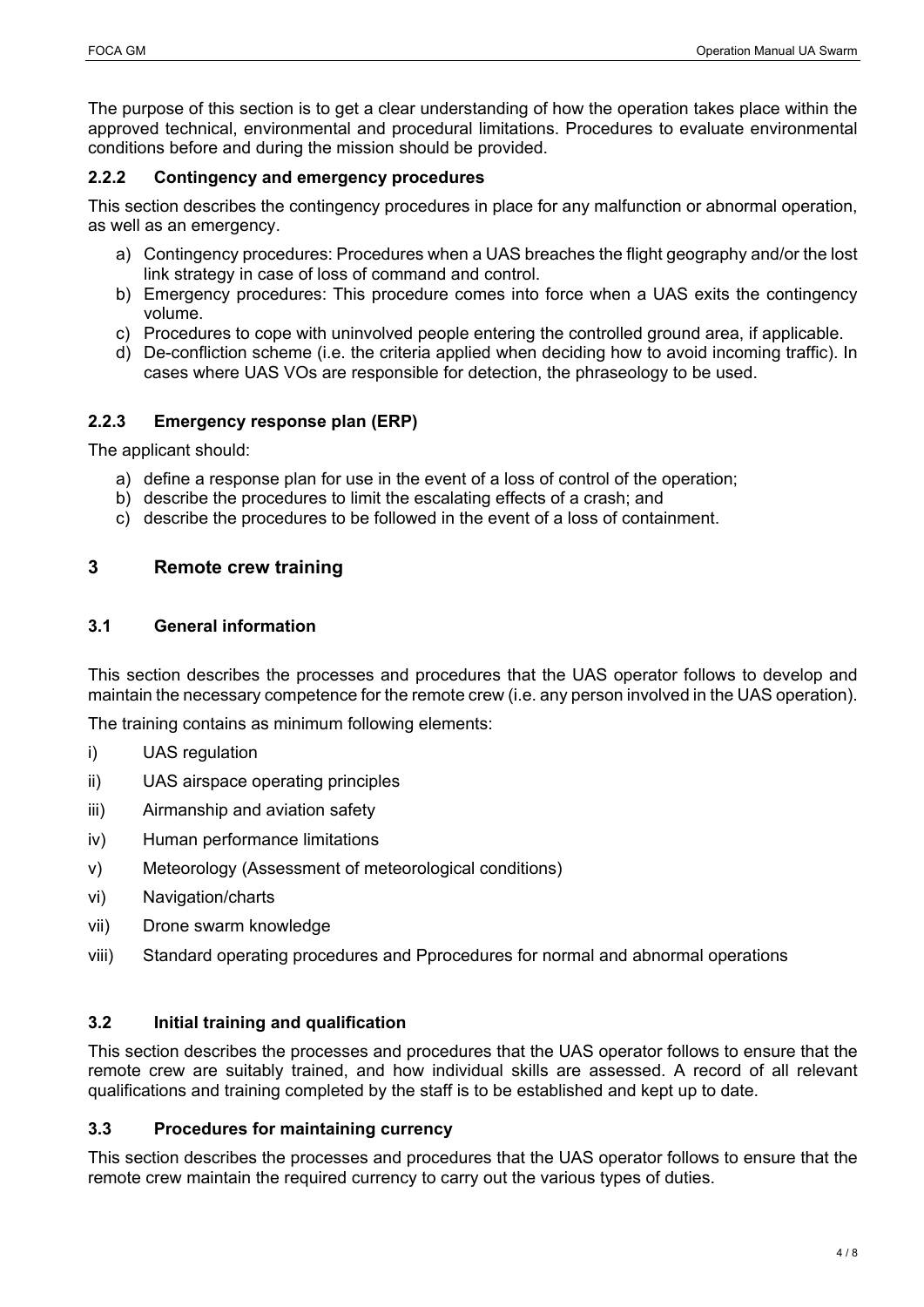# **4 UAS description**

The aim of this section is to collect all the necessary technical information about the UAS and its supporting systems. This information needs to be sufficient to address the required robustness levels of the SORA mitigations and Operational Safety Objectives.

The list below is suggested as guidance for items which may be relevant for this assessment, but the items may differ, depending on the type of UAS used in the ConOps.

#### **4.1 Airframe**

This section should include the following:

- a) A detailed description of the physical characteristics of the UAS (mass, centre-of-mass, dimensions, etc.), including photos, diagrams and schematics, if appropriate to support the description of the UAS.
	- 1) Dimensions: for fixed-wing UA, the wingspan, fuselage length, body diameter etc.; for a rotorcraft, the length, width and height, propeller diameter, etc.;
	- 2) Mass: all the relevant masses such as the empty mass, MTOM, etc.;

#### **4.2 UA performance characteristics**

This section should include the following:

- a) the performance of the UAS within the proposed flight envelope, specifically addressing at least the following items:
	- 1) Performance:
		- i) maximum altitude;
		- ii) maximum endurance;
		- iii) maximum rate of climb;
		- iv) maximum rate of descent;
	- 2) Airspeeds:
		- i) nominal cruise speed;
		- ii) maximum cruise speed; and
- b) Any performance limitations due to environmental and meteorological conditions, specifically addressing the following items:
	- 1) wind speed limitations (headwind, crosswind, gusts);
	- 2) rain, hail, snow, ash resistance or sensitivities;
	- 3) minimum visibility conditions, if applicable;
	- 4) outside air temperature (OAT) limits; and
	- 5) in-flight icing limitations

#### **4.3 Propulsion system**

This section should include the following:

a) Principle

A description of the propulsion system and its ability to provide reliable and sufficient power to take off, climb, and maintain flight at the expected mission altitudes.

b) Electric-powered propulsion systems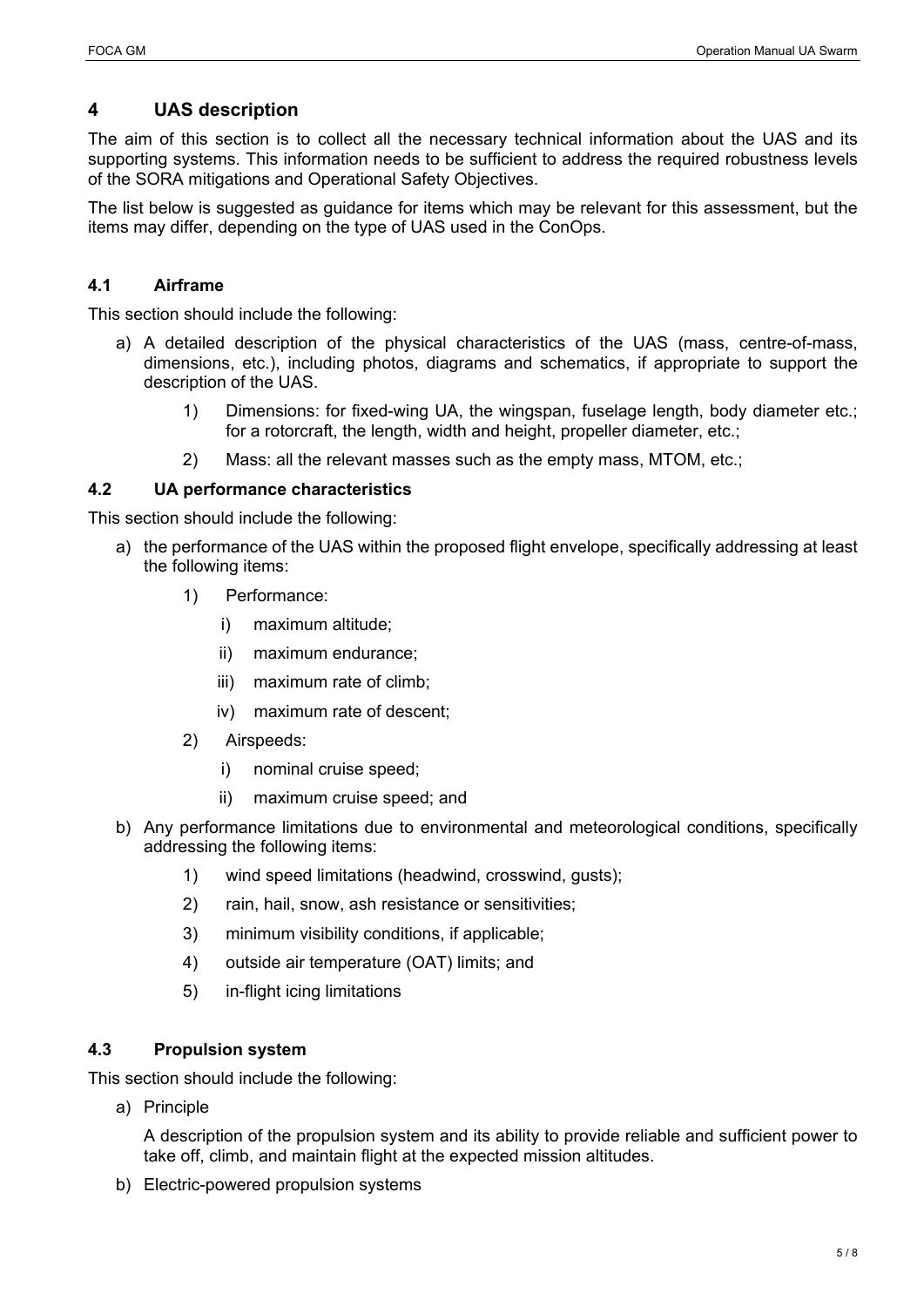- 1) A high-level description of the electrical distribution architecture, including items such as regulators, switches, buses, and converters, as necessary;
- 2) The type of motor that is used;
- 3) The number of motors that are installed;
- 4) How the performance of the propulsion system is monitored;
- 5) How the UAS responds, and the safeguards that are in place to mitigate the risk of a propulsion system loss for each of the following:
	- i) low battery charge;
	- ii) failed signal input from the RPS; and
	- iii) motor controller failure;

#### **4.4 Payloads (if applicable)**

This section should describe the payload equipment on board the UAS, including all the payload configurations that significantly change the weight and balance, electrical loads or flight dynamics.

#### **5 UAS control segment**

An overall system architecture diagram of the avionics architecture, including the location of all air data sensors, antennas, radios, and navigation equipment. A description of any redundant systems, if available.

#### **5.1 Navigation**

- a) How the UAS determines its location;
- b) How the UAS navigates to its intended destination;
- c) How the remote pilot responds to instructions from:
	- 1) UAS observers or VOs (if applicable); and
	- 2) other crew members (if applicable)
- d) The procedures to test the altimeter navigation system (position, altitude);
- e) How the system identifies and responds to a loss of the primary means of navigation;
- f) A description of any backup means of navigation; and
- g) How the system responds to a loss of the secondary means of navigation, if available.

#### **5.2 Autopilot**

- a) How the autopilot system was developed, and the industry or regulatory standards that were used in the development process.
- b) If the autopilot is a commercial off-the-shelf (COTS) product, the type/design and the production organisation, with the criteria that were used in selecting the COTS autopilot.
- c) The procedures used to install the autopilot and how its correct installation is verified, with references to any documents or procedures provided by the manufacturer's organisation and/or developed by the UAS operator's organisation.

#### **5.3 Flight control system**

- a) How the control surfaces (if any) respond to commands from the flight control computer/autopilot.
- b) A description of the flight modes (i.e. manual, artificial stability, automatic, autonomous).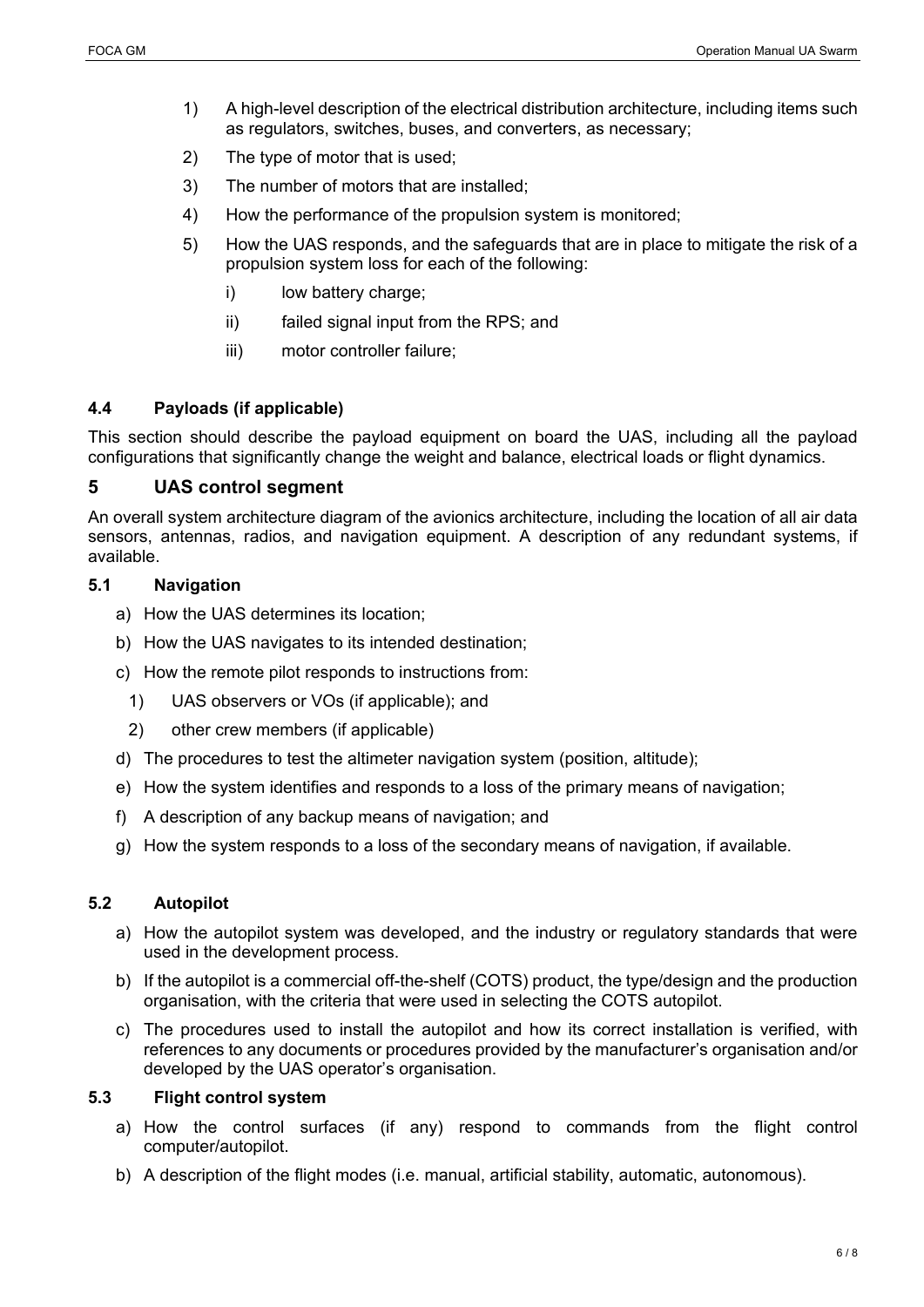#### **5.4 Remote pilot station (RPS)**

- a) A description or a diagram of the RPS configuration, including screen captures of the control station displays.
- b) Information on how accurately the remote pilot can determine the attitude, altitude (or height) and position of the UA.
- c) The critical commands that are safeguarded against inadvertent activation and how thisis achieved (for example, is there a two-step process to command 'switch the engine off'). The kinds of inadvertent input that the remote pilot could enter to cause an undesirable outcome (for example, accidentally hitting the 'kill engine' control in flight).
- d) Any other programmes that run concurrently on the ground control computer, and if there are any, the precautionary measures that are used to ensure that flight-critical processing will not be adversely affected.
- e) The provisions that are made to prevent an RPS display or interface lock-up.
- f) The alerts (such as warning, caution and advisory) that the system provides to the remote pilot (e.g. low fuel or battery level, failure of critical systems, or operation out of control).
- g) A description of the means to provide power to the RPS, and redundancies, if any.

#### **5.5 Containment system (e.g. geocaging)**

- a) A description of the principles of the system/equipment used to perform containment functions for:
	- 1) avoidance of specific area(s) or volume(s); or
	- 2) confinement in a given area or volume (e.g. three dimensional geocaging).
- b) The system information and, if applicable, supporting evidence that demonstrates the reliability of the containment system.

#### **5.6 Command and control (C2) link segment**

- a) A detailed diagram that shows the system architecture of the C2 link, including informational or data flows and the performance of the subsystem, and values for the data rates and latencies, if known.
- b) A description of the control link(s) connecting the UAS to the RPS and any other ground systems or infrastructures, if applicable, specifically addressing the following items:
	- 1) The spectrum that will be used for the control link and how the use of this spectrum has been coordinated. If approval of the spectrum is not required, the regulation that was used to authorise the frequency.
	- 2) The type of signal processing and/or link security (i.e. encryption) that is employed.
	- 3) If there is a radio signal strength and/or health indicator or similar display to the remote pilot, how the signal strength and health values are determined, and the threshold values that represent a critically degraded signal.
	- 4) If the system employs redundant and/or independent control links, how different the design is, and the likely common failure modes.
	- 5) The design characteristics that prevent or mitigate the loss of the datalink due to the following:
		- i) RF or other interference;
		- ii) flight beyond the communications range;
		- iii) antenna masking (during turns and/or at high attitude angles);